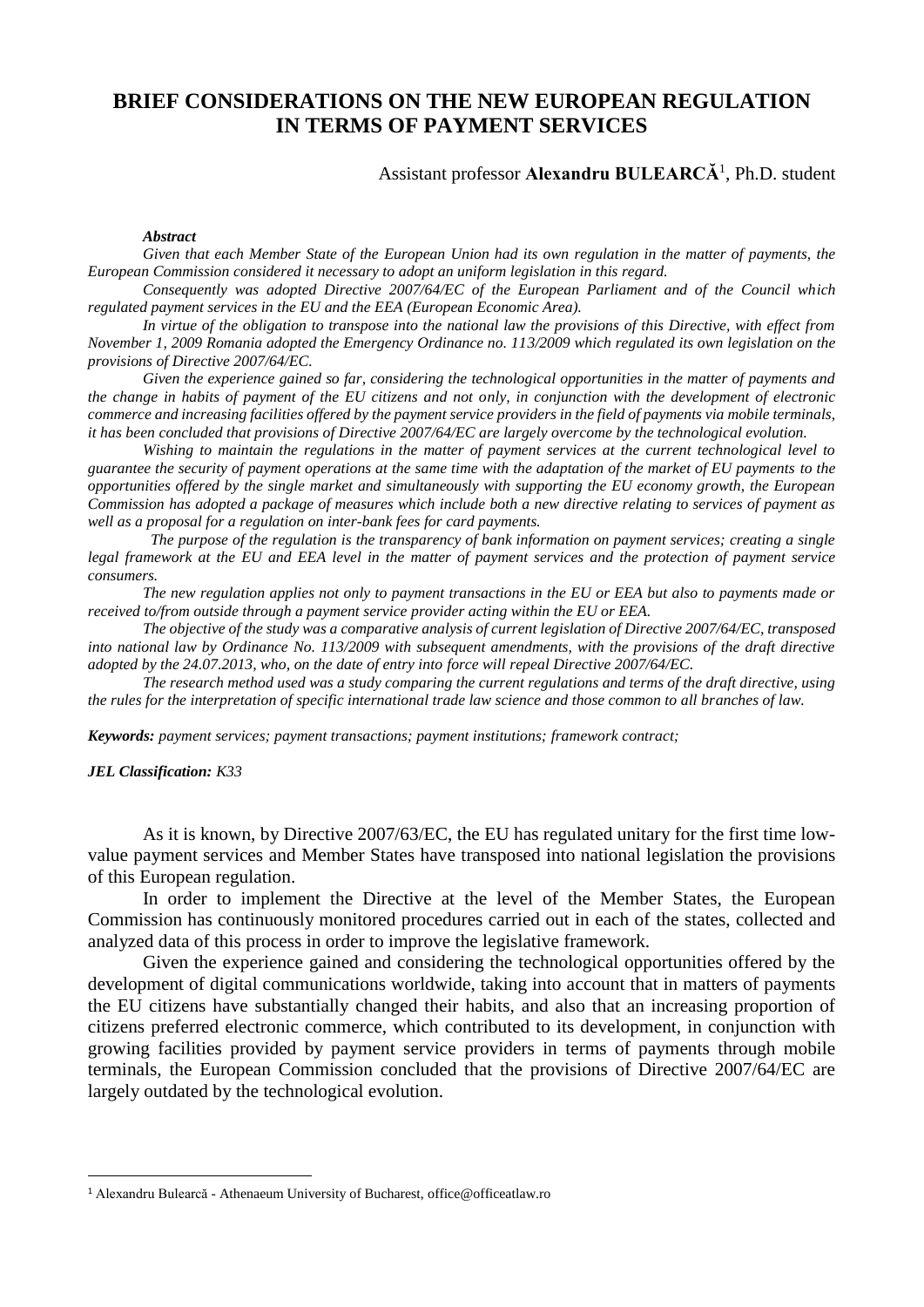1

Accordingly, on July 24, 2013, the European Commission adopted a package of measures that include both a new draft Directive on payment services and a proposal for a regulation on inter-bank fees for card transactions.

Since the objective of this article refers to low-value payment services in the following we will address only those issues.

Consequently, according to the content of the draft Directive on payment services<sup>2</sup> we have identified a number of issues that have determined the European Commission to adopt this draft law.

Thus, in terms of the scope of this regulation was proposed to extend the scope both in terms of currencies that will fall under the regulation and also in terms of geography.

In other words, according to Article 1 paragraph 1 of the draft Directive, its provisions will apply not only to transactions in the EU or EEA but also payment transactions where only one of the payment service providers is located in the European Union (the so-called "transactions with one segment").

More specifically the provisions of the Directive shall apply also to payment operations with EEA foreign element, in which only one of payment service providers acts in the European Economic Area.

However, under paragraph 2 of Article 1 of the Directive, its provisions shall apply to all currencies of low-value payments and not only to EU currencies as until now.

Also, in accordance with Article 3, have been clarified and updated derogations from the scope provided by Directive 2007/64/EC on the activities of payment or payment related that does not fall under its regulation.

Thus, under the provisions of Article 3 letter b) was amended the original derogatory provision related to "traders" in the sense that it will only apply to traders acting on behalf of the payer or of the payee, and not to those who act for the payer and for the payee.

This provision was determined by the fact that under the rule of the current regulations (Directive 2007/64/EC) the derogation has been used to exclude payment transactions handled by electronic trading platform in the name of the seller (who is the payee) and that of the buyer (which is the payer) or this was not the purpose of the derogation.

However, regarding the derogation concerning "limited payment networks" governed by Article 3 letter k), it has been applied more and more to large networks, involving high payment volumes and extensive range of products and services, which is contrary to the original purpose of the derogation, as large volumes of payments remained outside the regulatory framework and created a competitive disadvantage for the participants of the regulated market.

Regarding the derogation on digital content or of telecommunications governed by Article 3 letter l), it was redefined by restriction, meaning that it will only apply to auxiliary payment services offered by providers of electronic communications networks or services, such as telecoms operators.

Consequently, the derogation will cover digital content supplied by third party, until reaching the limits laid down in the Directive. It was argued that this new approach of digital content or of telecommunications should ensure a fair competition field for payment service providers and ensure more effective protection of consumers of payment services.

However, the new draft Directive has removed the letter a) of former Article 3 which provided the exclusion from the scope of the Directive ATM services offered by independent operators.

The reason that justifies this measure was the fact that the initial derogation led to the creation of networks of ATMs charging larger fees from consumers for the cash withdrawal.

More specifically, based on the original derogation, banks have terminated contracts with payment service providers in order to be able to charge higher fees directly from consumers or it was not the purpose of the derogation.

<sup>&</sup>lt;sup>2</sup> We do specify that the draft directive on the repeal of Directive 2007/64/EC has been adopted by the European Commission on 24 July 2013 and was forwarded to the European Parliament and the Council on 25 July 2013. At the time of writing this article, the draft directive on the role of the European Parliament and of the Council in the run-up to the approval procedure;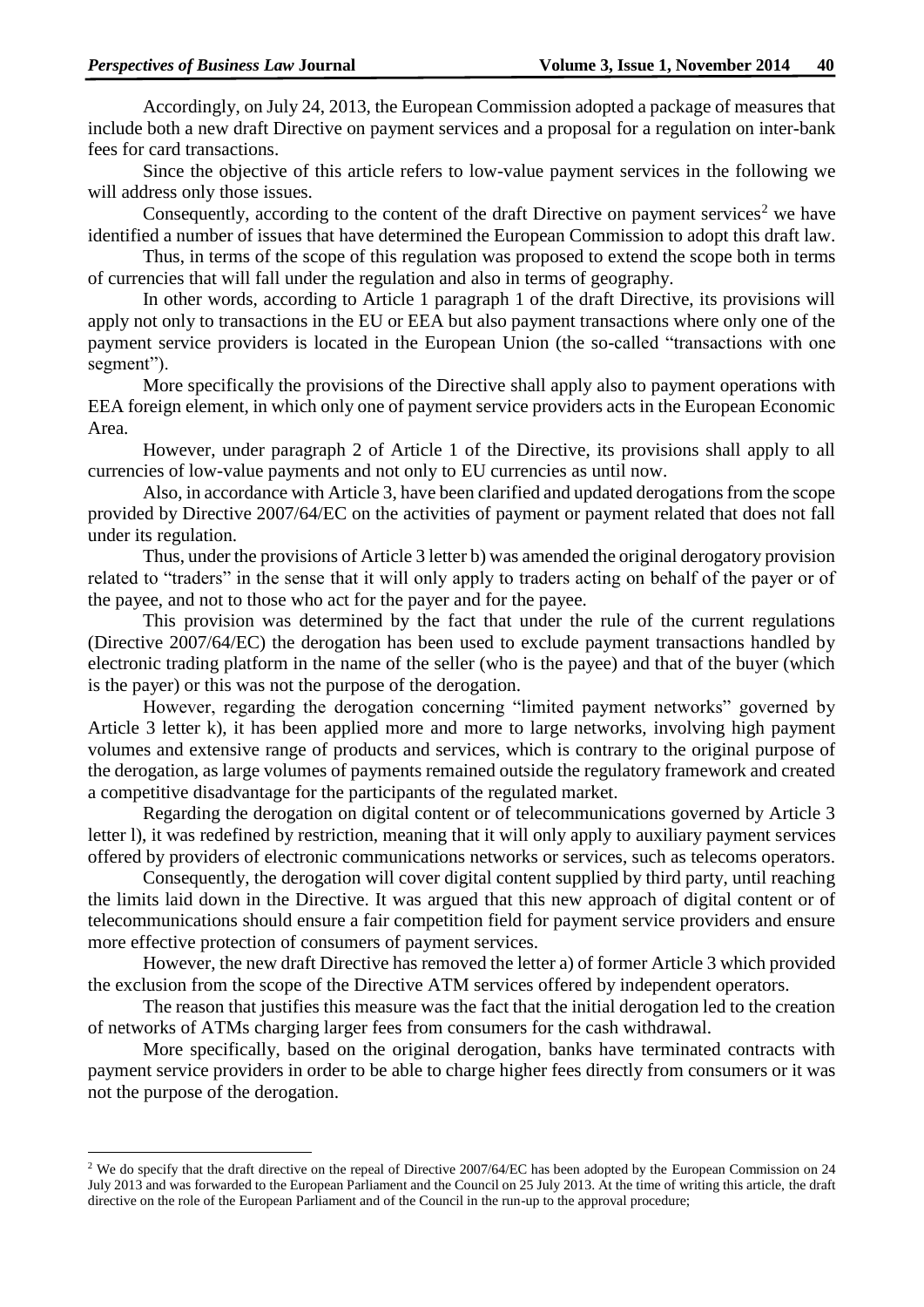Regarding the *authorization of the payment institutions*, the new Directive stipulated in Article 6 a minimum amount of the initial capital differentiated on three criteria according to work performed.

Thus, if the payment institution provides only the money remittance service, its *capital* cannot, in any time, be less than 20.000 EUR. But if the payment institution provides services based on the access to payment accounts provided by a payment service provider other than the payment service provider that offers account services in the form of services to initiate payments or information services on the accounts, its capital shall not be less than 50.000 EUR.

However, if the payment institution provides placement services for cash in a payment account or services allowing cash withdrawals from a payment account, or execute payment transactions, including transfers of funds in an payment account opened at the payment service provider of the user or at another payment service provider, consisting either in making direct debits or in executing payment transactions through a payment card or a similar device or execute credit transfers, including standing orders or issue payment instruments or execute payment transactions where the funds are covered by a credit line granted to the payment service user, consisting of the execution of direct debits, execution of payment transactions through a payment card or a similar device, or running credit transfers, including standing orders, social capital cannot be less than 125.000 EUR.

Regarding the payment institution's own funds, the new regulation stipulated in Article 7 that they cannot be lower to the social capital, determined in accordance with the work for which they were authorized.

According to Article 9, the new regulation imposed to payment institutions providing any payment services and simultaneously providing operational and closely related auxiliary services in the strict sense of the word, such as ensuring the execution of payment transactions, exchange services, safekeeping activities, as well as data storage and processing or the operation of payment systems or business activities other than the provision of payment services, according to the applicable EU and national laws, the obligation to protect the funds received from payment service users.

At the same time, protecting the funds received from users or through another payment service provider to execute payment transactions must be ensured by one of two methods:

- a) either appealing to not mixing the funds meant for payment transactions with the funds of any individual or legal person other than the payment service user on whose behalf the funds are held, and if they are still held by the payment institution and are still not sent to the payee nor transferred to another payment service provider before the end of the working day following the day on which they were received, they must be deposited in a separate account in a credit institution or invested in safe, liquid and low risk assets, as defined by the competent authorities of the home Member State. At the same time, the funds destined for payment operations must be exempted, in accordance with the national law and in the interest of payment service users, from the traceability from the satisfaction of claims of other creditors of the payment institution, including in the event of its insolvency;
- b) or, funds must be covered by an insurance policy or other comparable guarantee from an insurance company or a credit institution, which do not belong to the same group as the payment institution is part of, for an amount equivalent to that which would have been segregated in the absence of an insurance policy or any other comparable guarantee, payable when the payment institution could not meet its financial obligations.

In the same vein we argue that requirements to protect payment institutions authorized funds have been optimized in order to reduce the possibilities of Member States to limit the safeguarding requirements and mitigate their protection methods in order to ensure a fair competitive environment and improving legal certainty.

However, the new regulation stipulated in Article 12 the right of the competent authorities which authorize the operation of payment institutions to be able to deny this authorization if any of the following situations is incident: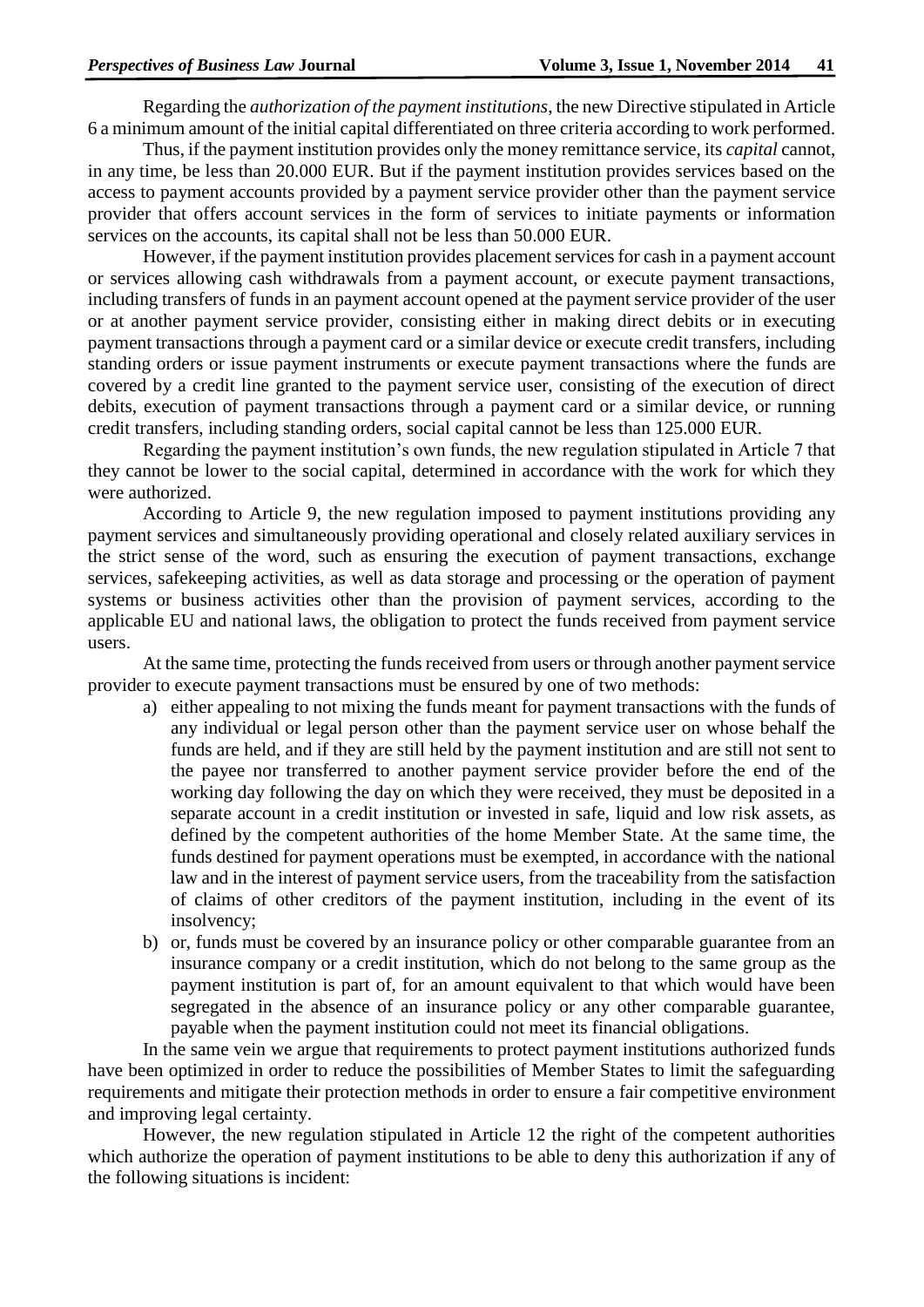- a) payment institution does not use the authorization within 12 months, or expressly gives up on it, or cease operations for a period exceeding six months, if the Member State does not provide that in such situations the authorization loses its validity;
- b) authorization has been obtained based on false information or by any other unlawful means;
- c) payment institution no longer fulfils the conditions to obtain the authorization or has not informed the competent authority on important changes in this respect;
- d) payment institution would be a threat to the stability of the payment system and of the confidence in it, if continuing to provide payment services;
- e) falls within one of the cases where the national law provides the withdrawal of an authorization.

At the same time, according to Article 14 of the draft Directive was established to create an European electronic access point on the portal of the European Banking Authority to allow the interconnection of national public registers at the EU level in order to increase transparency of authorized and recorded payment institutions.

Also, the provisions of former Article 27 relating to the possibility of using a simplified regime for authorizing the so-called "small payment institutions" are to be extended in order to include a larger number of such institutions, on the grounds that a number of Member States faced with negative experiences such as insolvency of payment service providers whose activities exceed the current threshold for the derogation regime.

The purpose of this regulation is to achieve a balance and avoid unnecessary regulations for small institutions, and also to ensure a high level of protection of payment service users.

At the same time, in Article 27, the enactment has provided two cumulative conditions under which Member States may resort to use the simplified system of authorizing small payment institutions, namely in the situation in which:

- a) the total value average for the twelve months preceding the payment transactions executed by the person concerned, including any agent for which has full liability, does not exceed 1 million EUR per month, according to its business plan;
- b) none of the individuals responsible for the management or operation of the business has been convicted for offenses relating to money laundering or terrorism financing or to any other financial crimes.

In terms of access to payment systems, Article 29 has optimized the regulation on the access to such systems and clarified the conditions required for indirect access to payment institutions to payment systems provided for in Directive 98/26/EC on settlement, similarly with access means of smaller credit institutions.

Regarding the possibility of providing payment services by any individual or legal entity that has not been authorized as a payment services provider, the draft Directive has provided in Article 30 that Member States are required to prohibit individual and legal entities which are not payment service providers nor are explicitly excluded from the scope of this Directive to provide payment services.

As per the obligation to inform payment service users by the providers of such services, for low value payment instruments, the draft Directive has provided a number of derogations.

Thus, Article 35 paragraph 1 stated that if payment instruments which, according to the framework contract, concern only individual payment transactions not exceeding 30 EUR or that have a spending limit of 150 EUR or store funds that never exceed 150 EUR:

a) payment service provider may provide the payer only with information on the main characteristics of the payment service, including how payment instrument can be used, the responsibility, fees charged and other important information needed to make an informed decision, and also mentioning the place where any other information is made available in an accessible way;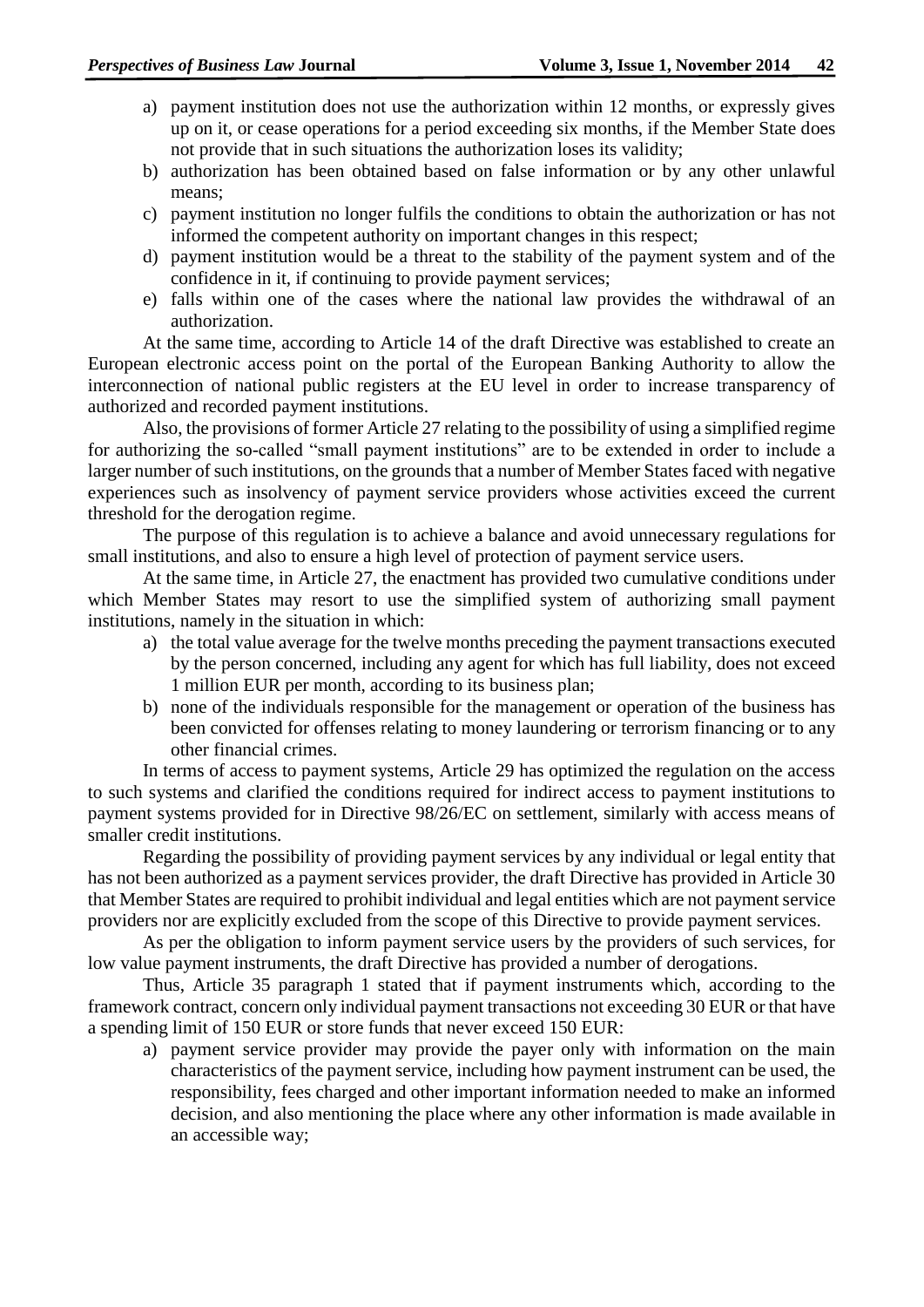- b) however, it may be agreed that the payment service provider is not required to propose changes to the terms of the framework contract within the meaning of Article 44 paragraph (1);
- c) or it may be agreed that, after the execution of a payment transaction, *either* the payment service provider shall provide or make available to the user only a reference enabling it to identify the payment transaction, the amount of the payment transaction and any fees charged and/or, in case of multiple payment transactions of the same type to the same payee, information on total amount and charges for those payment transactions, *either* the payment service provider is not required to provide or make available information above, if the payment instrument is used anonymously or if the payment service provider does not have the technical capacity to provide them. However, the payment service provider is obliged to give the payer the possibility to verify the amount of funds deposited.

Also, the draft Directive has left to Member States or the competent authorities to reduce or double the amounts referred to in Article 35 paragraph (1), indicating that for the prepaid payment instruments, Member States may increase these amounts to 500 EUR.

Regarding the provision of payment services by authorized payment institutions, the new regulation provides as the previous Directive that such operations are carried out on the basis of framework contracts that are preceded by the communication of information regarding the payment service provider, the use of the payment service, fees incurred by the user, the security measures of payment instruments used, the framework contract changes and extrajudicial or judicial procedures for repair.

With respect to the amendment of the framework contract, the new regulation has maintained the current provisions, according to which, if the payment service user notified by the provider in relation to the amendment of certain provisions of the framework contract does not expressly communicate the refusal of the amendment proposition, it shall be presumed as tacit acceptance from him.

As far as we are concerned, we argue that the insertion of such a clause in the framework contract is detrimental to the payment service user.

We support it because, as it is known, any contract with credit and payment institutions represent a contract of adhesion whose terms cannot be negotiated but only simply accepted.

In the same vein we argue that on payment services, as in the case of any other services provided by credit and payment institutions, users overwhelmingly do not have legal training and shall not correctly understand the European Directive provisions nor the national legislation, reason for which payment service contracts will be unbalanced since their conclusion.

Therefore, we consider it necessary to amend the regulation contained in paragraph 6, letter a) of Article 45 of the draft Directive, in order to amend the framework contract only upon express acceptance of the payment service user and forbid the amendment of such contracts outside the express written agreement of the user.

We support this because payment service providers were given the opportunity to use the prior consent of the user to change the reference interest rate or the reference exchange rate.

Regarding the termination of the framework contract, the draft Directive as the current regulation has provided the opportunity for the abolition in the future of such payment service conventions, anytime, either by the user incurring penalties if such contract was concluded for a period exceeding 12 months or for an indefinite period and the termination was requested before the expiry of 12 months or so without incurring such penalties if dissolution was notified after reaching 12 months.

Nevertheless, the draft Directive gives Member States the option to grant by national regulations better conditions in the matter of termination of framework contracts for payment service users.

Regarding the fees applicable to payment service users, Article 55 in paragraphs 3) and 4) has provided harmonizing practices regarding overcharging, considering the provisions of Directive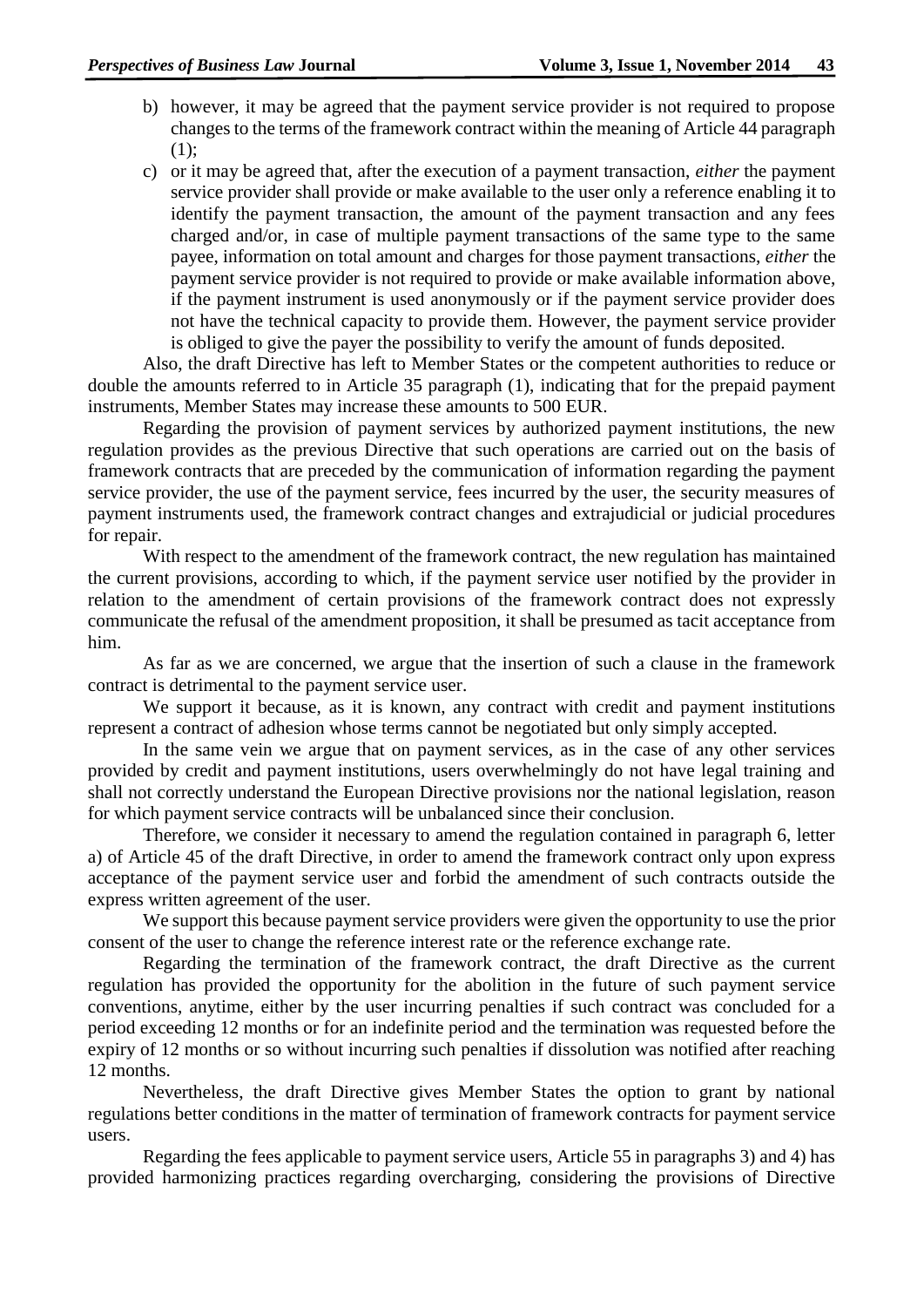2011/83 on consumer rights and the proposal of the Commission for Regulation (EU) XXX of the European Parliament and of the Council on interchange fees for payment card transactions.

The draft Directive has forbid overcharge and capped interchange fees in the draft regulation on interchange fees for credit card transactions.

As such, in the context of reducing the fees that a trader will pay to its bank, the card payment transactions overcharge with the amount of interchange fees is no longer justified. In this context, the regulation will contribute both to improved consumer experience in card payments within the EEA and to the increased use of cards for payments at the expense of cash.

Regarding low-value payment instruments or electronic money, the draft Directive provides a number of derogations only for individual payment transactions not exceeding 30 EUR or which have either a spending limit of 150 EUR, either store funds that do not exceed 150 EUR.

Thus, the first exception applies to the inapplicability of Directive regulations, regarding the obligations of the payment service user and the payment service provider strictly specified, and the payment service user's right of correcting a payment transaction, if the instrument payment does not allow blocking or preventing a further use.

The second derogation applies to regulations on the authentication and execution of payment transactions, on the provider liability for unauthorized payment transactions and also on those relating to payer liability for unauthorized payment transactions that does not apply if the payment instrument is used anonymously or if, for any other reasons related to the payment instrument, the payment service provider is not in a position to prove that a particular payment transaction has been authorized.

A final category of derogations concern *both* the fact that the payment service provider is not obliged to notify the payment service user in relation to the refusal of a payment order, if the nonpayment can be ascertained from the context *and also* the fact the payer may not revoke the payment after transmitting the payment order or after expressing its consent to execute the payment transaction to the payee.

Therewith, for national payment transactions, Member States or their competent authorities may reduce or double the amounts referred to in paragraph (1). They can increase them up to 500 EUR for prepaid payment instruments.

With regard to the authorization of payment transactions, the draft Directive has upheld in Article 57 the provisions of the current regulation, in the sense that it provided that a payment transaction is considered authorized by payer if it expressed its consent in connection with its performance either before or after its execution, if the payer and the payment service provider agreed in this way.

Regarding the expression of consent by the payer, the draft Directive states that it must be given in the form agreed between the payer and the payment service provider.

Or, as far as we are concerned, we maintain the view expressed previously that the enactment should provide expressly that the payer must express its consent regarding the payment before it is made also in writing, regardless if the support of the written form is the paper or digital format.

It is important to establish that the agreement for a payment comes from the payer and was prior to the initiation of the payment transaction.

In the same vein we argue that the regulation provided by Article 57 paragraph 1, final thesis of the draft Directive, according to which *"A payment transaction may be authorized by the payer either prior, either after its execution, if the payer and the payment service provider agreed so"* is contrary to some extent to the provision of Article 57 paragraph 2 final thesis, according to which *"In the absence of consent, a payment transaction is considered to be unauthorized"* and it is likely to create conflicts between the payer and the payment service provider.

We support this idea because in practice there is a possibility that based on Article 57 paragraph 1, final thesis, a service provider to make a payment without the consent of the payer, in the belief that the last will subsequently authorize the payment, ratification that will not be given for many reason.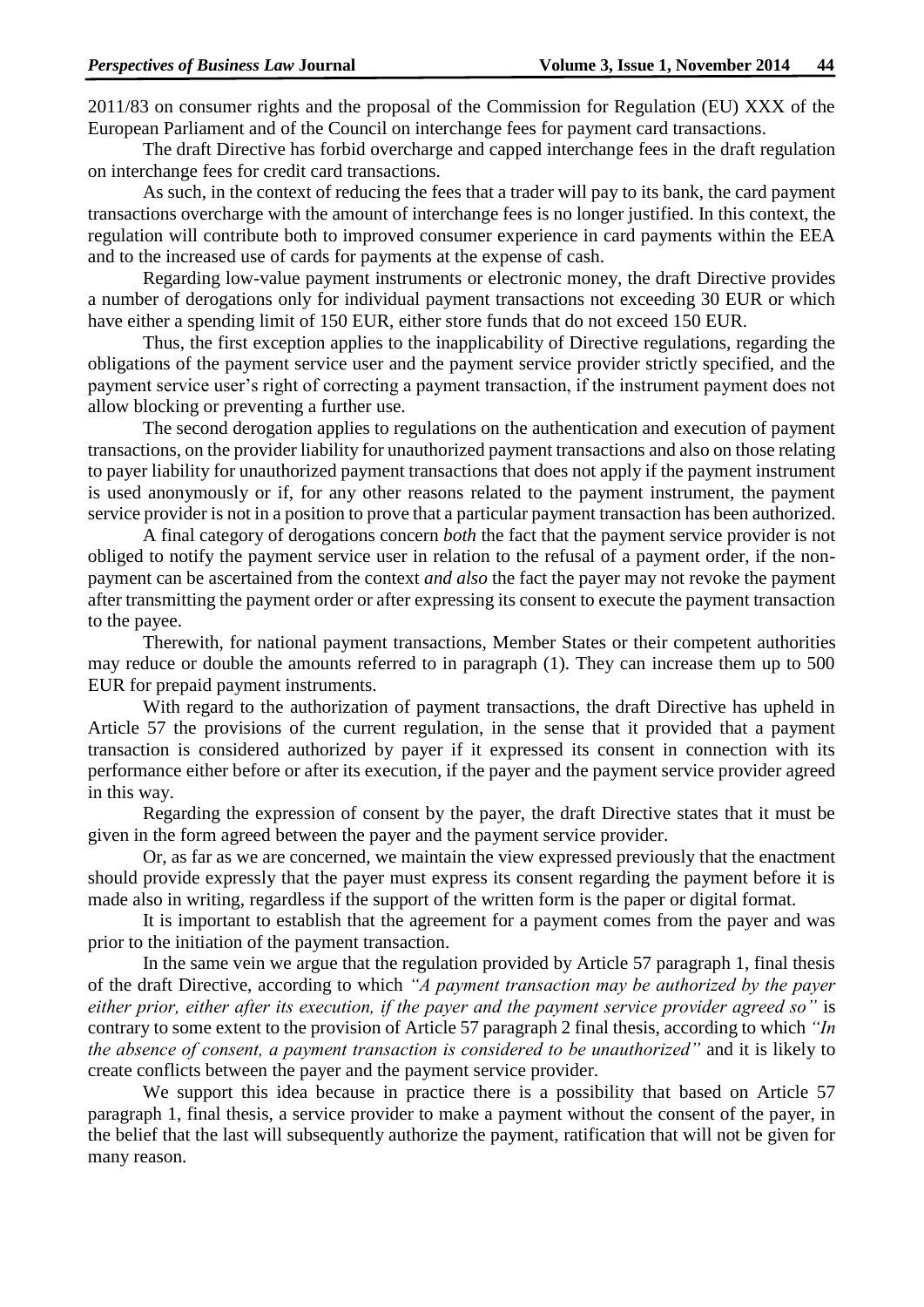Therefore, in order to avoid such situations, we believe that the payer should only express its consent prior to the initiation of the payment transaction and only in writing, to be able to verify in case of conflict, for which payment transactions the payer gave its agreement and when the agreement was expressed.

However, the means to authorize payment by the payer or the expression of consent for payment must be specified in the framework contract.

Regarding the payer's possibility to withdraw its consent to make a payment, the draft Directive provides such a possibility, with the condition to withdrawal of the consent will not intervene after the moment of irrevocability, as it was defined in Article 71.

According to Article 71 paragraph 1 of the draft Directive, it was held that the payment service user may not revoke a payment order after it has been received by its payment service provider.

In other words, once the payment order issued by the payment service user as payer to its provider, the payment becomes irrevocable because the payer may not revoke the payment order.

However, Article 71 paragraph 4 derogate from this provision under the terms of Article 69 paragraph 2, according to which if the payer and the payment service provider agreed that the execution of the payment order to be made in a given day, after a certain time period or the day in which the payer made funds available to the provider, the payment revocation may intervene before this date.

So, unless the framework contract contains such a provision, the payer may revoke the payment order because its moment of receipt is considered the date of payment agreed.

However, paragraph 5 of Article 71 stipulates the cancellation of a payment order to intervene also after the time limits specified, provided that such a possibility has been agreed between the payer and the payment service provider in the framework contract, mentioning that in the event of payment by direct debit the payee's agreement is required.

The novelty of the draft Directive is found in Articles 58 and 59 governing the access of a third-party payment service provider to information on the payer's payment account and the access of a third party issuer of payment instruments to information on the payer's payment account.

Under provisions of Article 58 of the project, the third-party payment service provider is assigned a series of obligations, namely to ensure that payment service provider's customized safety components are not accessible to other parties, to authenticate in an unambiguously manner to the payment service provider(s) of the account holder providing account services and not to store sensitive data on payments or payment service provider's customized safety components.

Regarding the liability of payment service providers and payers for unauthorized payment transactions covered by Articles 65 and 66, the proposed amendments aim to optimize and harmonize the rules on the liability for such operations, ensuring greater protection of the payment service users' legitimate interest.

In other words, if the payment service user denies having authorized a payment transaction executed or claims that the payment was not executed correctly, the burden of proof belongs to the payment service provider or the third-party payment service provider that must prove proper execution of obligations regarding payment.

However, except cases of fraud or severe negligence, the maximum amount that a payment service user may be required to pay in the event of unauthorized payment transactions will be reduced from the current value 150 EUR to only 50 EUR.

Relating to the reimbursement of payment transactions initiated by a payee or by it, governed by Article 67, the draft Directive clarifies the reimbursement right for direct debit transactions, aligning it with the basic rules of direct debits (*Core Direct Debit Rulebook*) of SEPA, provided that the goods or services paid for have not yet been consumed.

According to current regulations, for direct debits apply different reimbursement regimes, depending on whether or not to grant prior authorization for exceeding or not exceeding the expected value of the amount debited directly or, alternatively, for concluding or not an agreement on another right.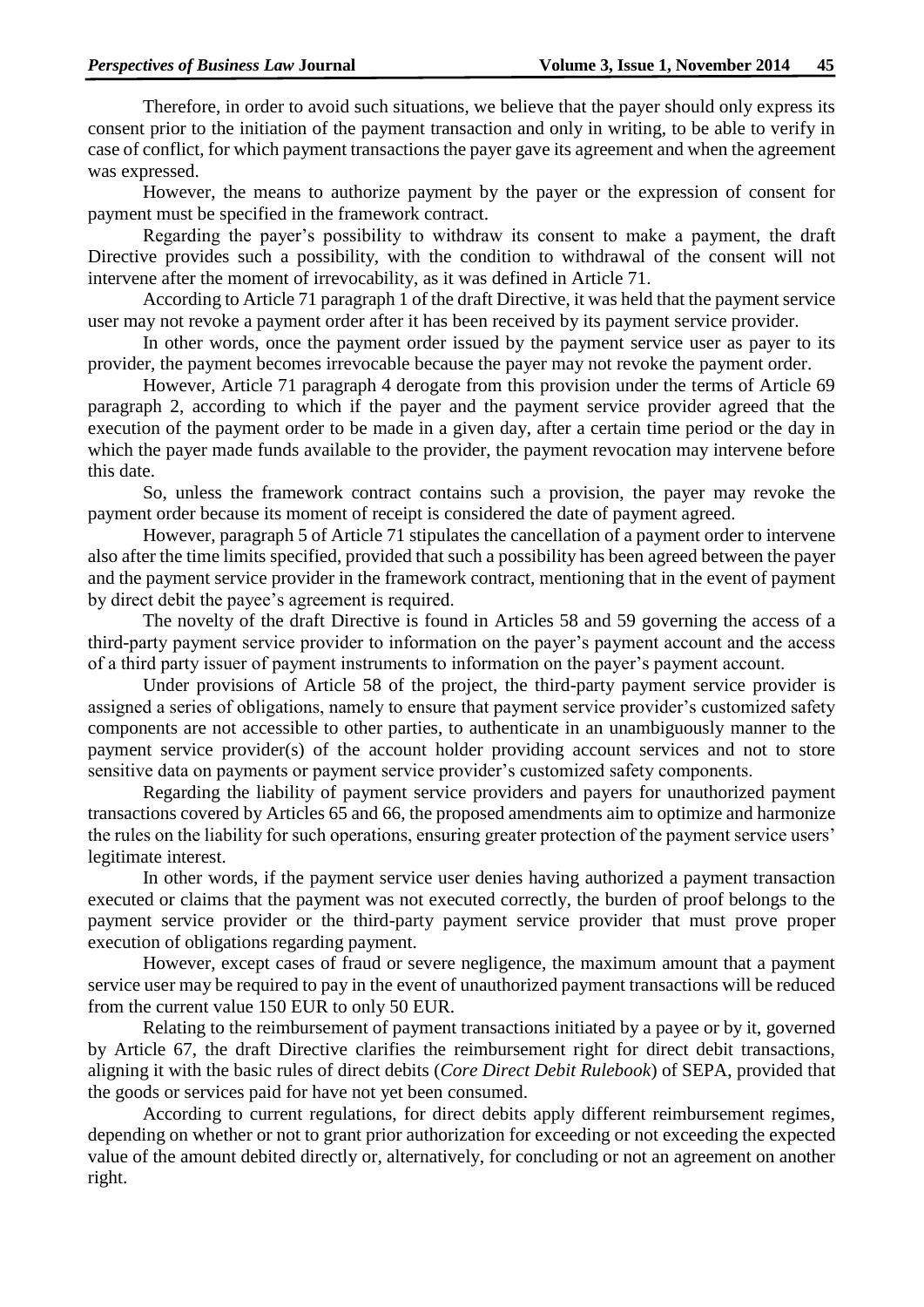In other words, a payer who has previously authorized a payment transaction that was initiated by the payee, but that has already been executed, has the right to be reimbursed from the payment service provider, if two cumulative conditions are met, that the payment authorization has not specified the exact amount of the payment transaction at the time it was given, and the amount of the payment transaction exceeded the amount that the payer could reasonably expect, taking into account previous spending pattern, the conditions of the framework contract and relevant circumstances of the case.

Regarding the security measures covered by Article 85, the rules of the new regulation refers to authentication issues, thus brought into line with the proposal of the Commission of Directive of the European Parliament and of the Council on network and information security.

At the same time, the new regulation includes in Titles I to V and Annex I, Section 7, a number of new payment services and providers of such services, with access to payment accounts. These new market participants are not covered by the current Directive, to the extent that they do not have at any time the funds of the payer or payee.

The proposal of Directive includes this category of third-party service providers, particularly those offering payment services of initiation based on online banking services, within its scope.

The provision is intended to stimulate the emergence of new solutions in the field of electronic payments with low cost over the Internet while ensuring compliance with minimum safety standards, data protection and liability of providers of such services.

In the same vein we argue that to be entitled to provide payment initiation services, third-party providers are required to obtain authorization from the regulatory institutions in the field or to register and be supervised as payment institutions, regardless of whether they have access at any time to the payer's or payee's funds.

In respect of extrajudicial procedures of complaints and of resolution of litigations, referred to in Chapter 6, they update requirements in the matter of extrajudicial procedures of complaints and resolution, as well as the appropriate sanctions.

Also in Article 92 entitled "Sanctions" the draft Directive has provided the obligation of Member States to establish appropriate administrative measures and sanctions in case of violation of its provisions, while guaranteeing the proper implementation of these sanctions.

Finally the draft Directive imposes the European Banking Authority a series of actions meant to contribute to the consistent and coherent supervisory process under the Regulation no. 1093/2010. In other words, the European Banking Authority will issue draft regulatory technical standards in various fields, such as for example "passport procedure" for payment institutions operating in several Member States, or to ensure the establishment of adequate requirements in matters of security.

In conclusion, we are of the opinion that although the draft directive on payment services will meet users requirements, better services for payment, however, has not clarified a number of issues, of which the most important in our view, are those that relate to the manner of expressing the consent of the payer and the payment service provider and the time until which can be cancelled the payment order given the fact that any contract between a user of payment services and a provider of such services shall be contracts of adhesion, and negotiation of the terms thereof is virtually impossible.

Accordingly, we believe that in a situation in which the draft directive will be adopted by the European Parliament without having clarified these two problems, i.e. the expression of consent and the time within which such an order may be revoked by the initiator of passage of the law, we feel we feel that at the time of its transposition into national law should be clarified in this regulate, in order to facilitate proof of consent in connection with payment transactions and to ascertain, in particular, for which payment has expressed the consent payment service or user has revoked the order for payment.

### **Bibliography**

1. Directive 2007/64 / EC of the European Parliament and of the Council on payment services in the EU and EEA